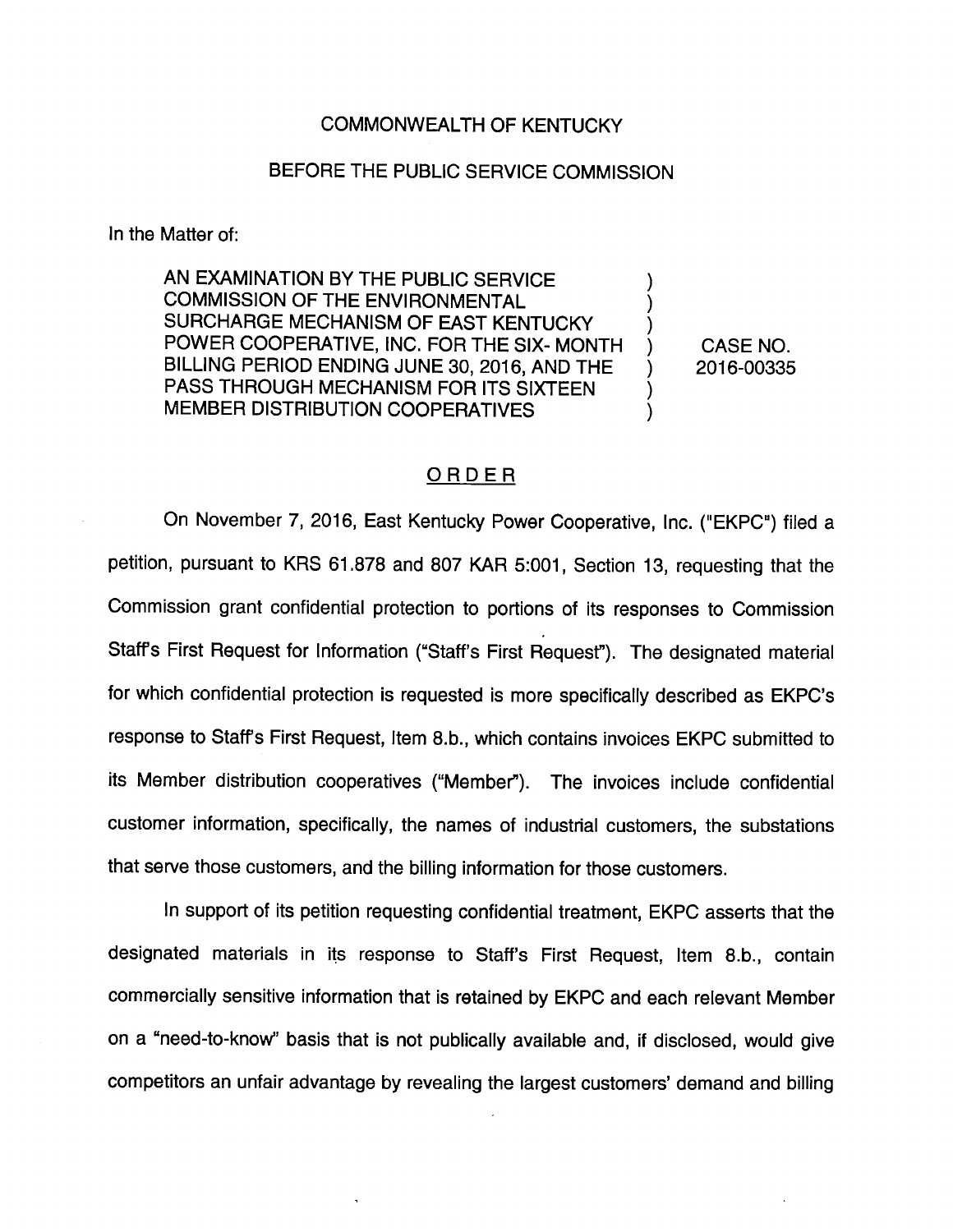information. EKPC also states that disclosure of the designated material would possibly have an effect on economic development in the respective Members' territories since the designated materials describe the usage of the largest industrial customers on EKPC's system. EKPC asserts that other states' economic development officials would be eager to know the specific details of the large industrial customers' energy requirements.

Having carefully considered the petition and the materials at issue, the Commission finds that:

1. The designated materials contained in EKPC's response to Staff's First Request, Item 8.b., are records that are generally recognized as confidential or proprietary, and which, if openly disclosed, could result in commercial harm to EKPC, and therefore meet the criteria for confidential treatment and are exempted from public disclosure pursuant to KRS 61.878(1 )(c), and 807 KAR 5:001, Section 13.

2. Pursuant to KRS 61.878, the materials for which EKPC requests confidential protection should not be placed in the public record or made available for public inspection for ten years from the date of this Order, or until further Order of the Commission.

IT IS THEREFORE ORDERED that:

1. EKPC's petition for confidential protection for designated materials contained in its response to Staff's First Request, Item 8.b., is granted.

2. The designated materials set forth in EKPC's response to Staff's First Request, Item 8.b., shall not be placed in the public record or made available for public inspection for a period of ten years, or until further Orders of this Commission.

Case No. 2016-00335

 $-2-$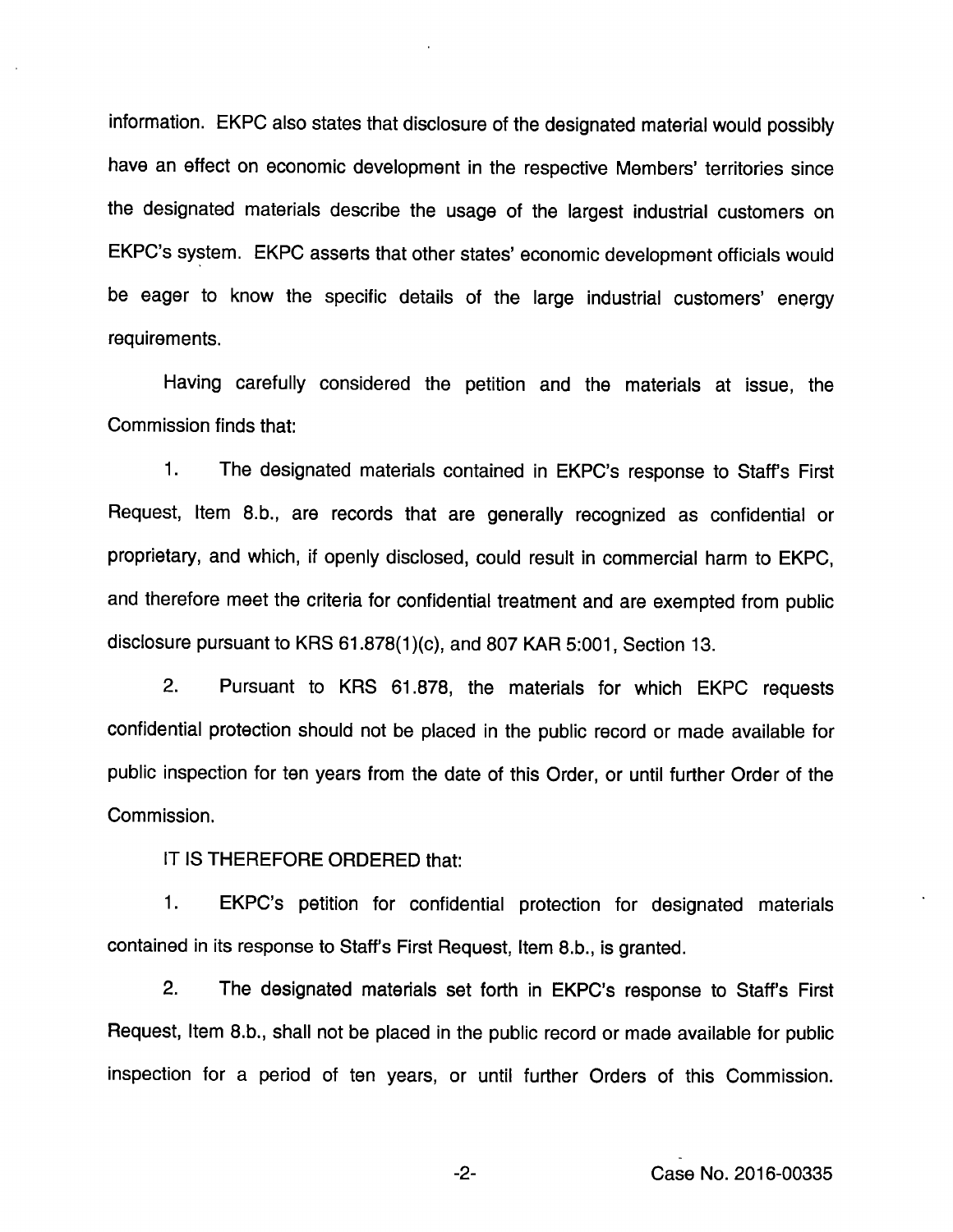3. Use of the materials in question in any Commission proceeding shall be in compliance with 807 KAR 5:001, Section 13(9).

4. EKPC shall inform the Commission if the materials in question become publicly available or no longer qualify for confidential treatment.

5. If a non-party to this proceeding requests to inspect materials granted confidential treatment by this Order and the period during which the materials have been granted confidential treatment has not expired, then EKPC shall have 20 days from receipt of written notice of the request to demonstrate that the materials still fall within the exclusions from disclosure requirements established in KRS 61.878. If EKPC is unable to make such demonstration, the requested materials shall be made available for inspection. Otherwise, the Commission shall deny the request for inspection.

6. The Commission shall not make the requested materials available for inspection for 20 days following an Order finding that the materials no longer qualify for confidential treatment in order to allow EKPC to seek a remedy afforded by law.

By the Commission



ATTEST:

Carond. Prunwell